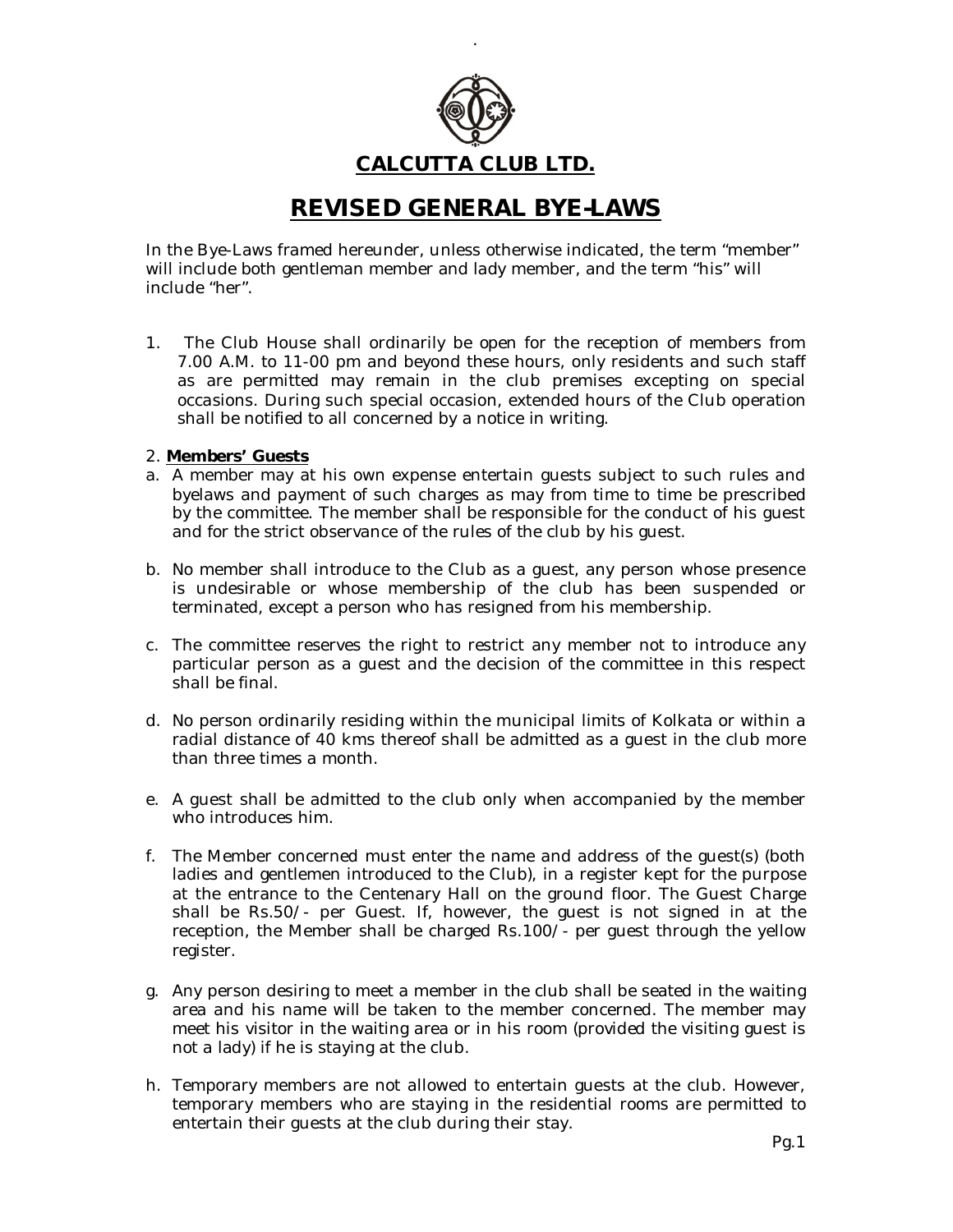- i. At any given time a member is not permitted to bring in more than 12 (twelve) guests.
- j. No guest charges will be payable (1) in case of parties hosted by a member for which a separate area within the club premises has been specially reserved (2) in case of functions organised by the club where separate guest charges have been fixed.

# 3. **Banquet/Room Reservation/Meetings**

- a) The Committee shall notify reservation charges for guest rooms, and other spaces from time to time.
- b) If a member wishes invitations to a party to be issued by the club on his behalf, this may be done on payment of such costs, charges and expenses as may be incurred by the club for the purpose.
- c) Business meetings can be held in the club premises with prior permission of the Committee and only in specified rooms booked for the purpose.
- d) Except with the permission of the Committee, no public address system, music, singing, cheering or speeches, which are likely to cause disturbance to members, shall be allowed in the club.
- e) The club management may close the whole club or any portion thereof during such hours as it may deem expedient (1) during club functions, (2) on special occasions and (3) under special circumstances e.g. for repair/maintenance etc. A notice in writing shall be issued by the CEO for such purpose.

# 4. **Suggestions & Complaints**

 Any member having any suggestion or complaint should enter the same in the book kept for the purpose.

#### 5. **Damage to Library Books & Other Properties**

- a. No member shall, save as provided in the library byelaws, take away from the club, books, magazines or papers and shall not mutilate or damage or destroy any book, magazine or paper or any part thereof. In the event of a member being found to have acted in breach of this byelaw, he shall, in addition to being liable to a sum equal to the value of the book, magazine or paper removed or damaged or mutilated, be liable to disciplinary action in accordance with the Articles of Association of the club.
- b. A Member shall be liable to pay the full cost of replacement or repair of any articles of the Club property lost, broken or damaged by him or his guests.

# 6. **ENTRY OF CHILDREN :**

**Permanent/NRI/SM/Corporate Member's Children from 6 to 12 years of age :** *They will be permitted to enter the Club House on all days and shall be allowed in the Sports areas, Centenary Hall, South Verandah, all Outsourced areas, Crystal Room.*

#### *Use of Facilities – Restricted to :*

- *(1) Outsourced Eating Areas, Swimming Pool, Badminton & Tennis Courts & Courtyard (anytime)*
- *(2) Main Dining Room, Centenary Hall & South Verandah upto 8 pm.*

*The guardian member has to accompany the Child and is responsible for his/her child at all times.*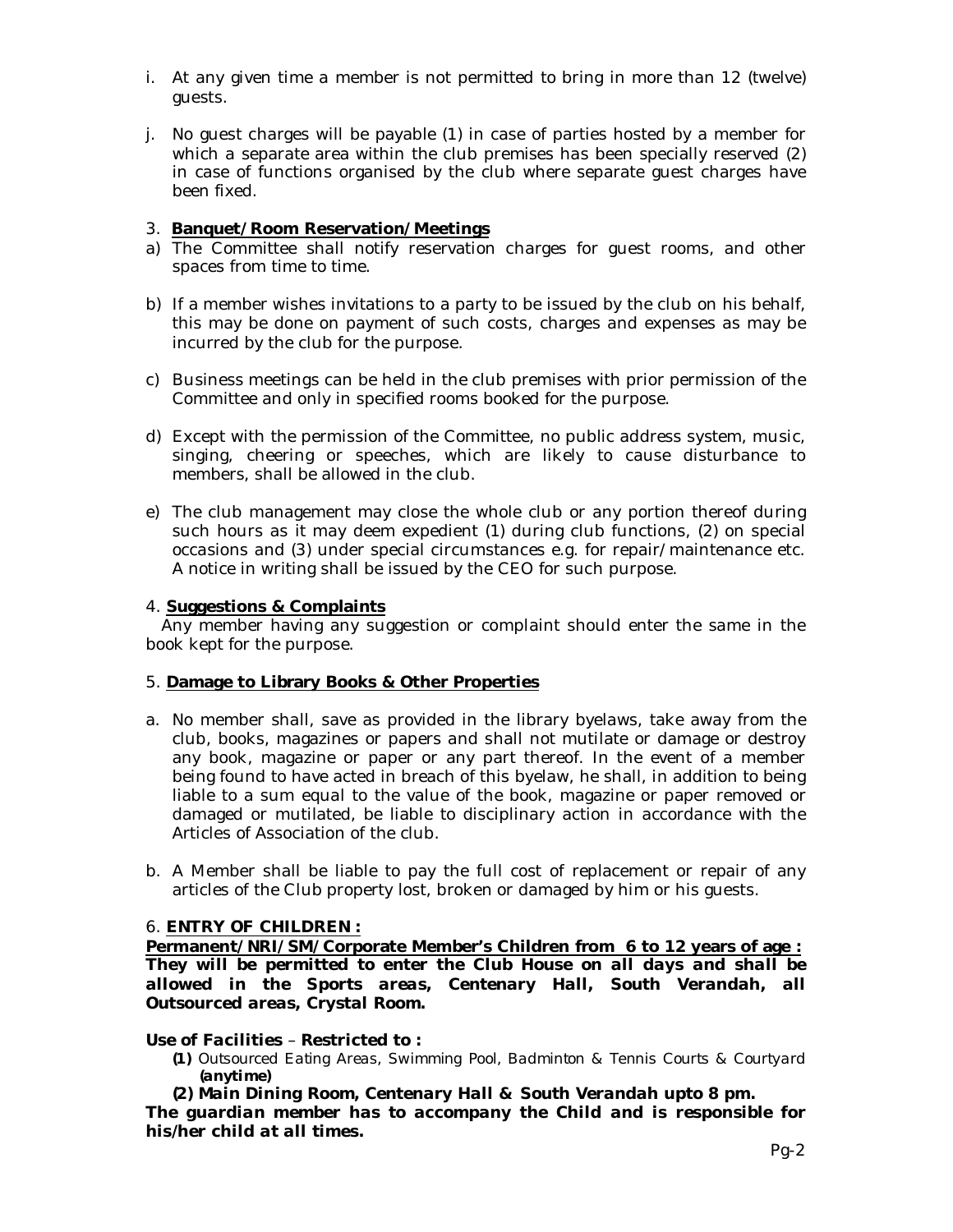# 7. **JUNIOR/SENIOR DEPENDANTS**

*THE FOLLOWING FACILITIES ARE APPLICABLE FOR ONLY PERMANENT MEMBERS, WHO HAVE COMPLETED FIVE YEARS OF MEMBERSHIP OF THE CLUB AT THE TIME OF APPLICATION OF THEIR CHILDREN.*

*IT IS CLEARLY UNDERSTOOD THAT THE JUNIOR DEPENDENTS & SENIOR DEPENDENTS SHALL NOT CREATE ANY INCONVENIENCE TO THE MEMBERS WHILE USING CLUB FACILITIES AND SHALL NOT ENTER INTO ANY ARGUMENT WITH MEMBERS AT ANY TIME.*

**Junior Dependants - Members' Children from the age of 12 to 18 years of age:**  This category can use the Club independently as Junior Dependants if the member is desirous and applies in a prescribed format for approval of the Committee.

*Use of Facilities – In the Outsourced Eating Areas, Swimming Pool, Tennis Courts, Badminton Courts & Club Lawns, Centenary Hall & South Verandah, Crystal Room. (Independently - upto 8 pm)*

*However to use the Dining Hall, they have to be accompanied by the guardian member.*

# **Senior Dependants**

# **(A) - Members' Children from the age of 18 to 32 years of age**

Can use the Club independently as Senior Dependants if the member is desirous and applies in a prescribed format for approval of the Committee.

# **(B) Single Daughters over the age of 32 years**

It had been a norm in our Club for a very long time for Single Daughters to be allowed to use its facilities. The introduction of Women Members and the Swipe Card should have put an end to this automatically. However, that did not happen.

The Club feels that we should phase this out and put an end to the ambiguity, hence it is suggested that all Single Daughters(above 18 years) be allowed into the category of Senior Dependents irrespective of age, if the member is desirous and applies in a prescribed format for approval of the Committee. Single Daughters (over the age of 32) **will be considered Senior Dependants till 30th September 2017 after which this category will cease to exist**.

This is a kinder way of ending a tradition and also gives Single Daughters time and opportunity to apply for membership. Obviously, once they marry they are no longer Dependents.

*Use of Facilities –Main Dining Hall, Outsourced Eating Areas, Centenary Hall, South Verandah, Upstairs Verandah, all Sporting Facilities, Regal Room, Crystal Room, Room No. 7 & Royal Coochbehar Lounge. (Independently)*

*However, to use Men's Bar & Hall of Fame they have to be accompanied by the guardian member. They will NOT be allowed in the Men's Bar & Men's Bar Extension on Fridays.*

All Children in the age group 18 to 32 years & Single Daughters over the age of 32 years, who are not Senior Dependants, shall be treated as Guests and Normal Guest rules & Charges shall apply.

**Senior Dependants shall be allowed to bring in 2(two) guests at the designated facilities (as above) subject to the normal guest charges and rules. However, they are not allowed to bring in their children. They are also not allowed to bring guests to any sporting facilities in the Club.**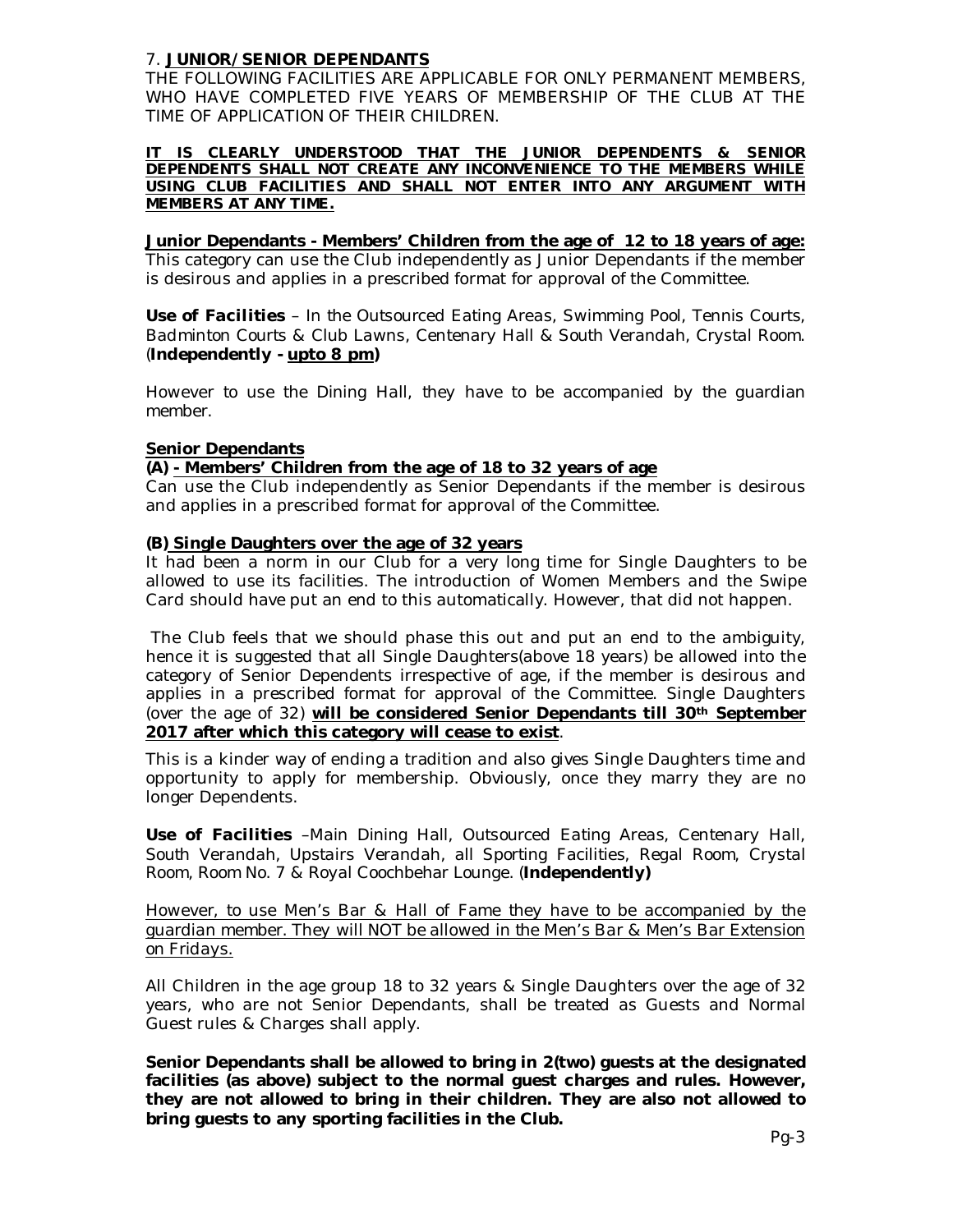- 8. **Members' Spouse:** The spouse of a member (unless the member notifies the Club to the contrary) shall enjoy the following privileges, subject to such restrictions as the committee may impose from time to time :
	- a) He may make use of such portions of the Club premises as are made open to the member by the Committee whether or not he is accompanied by the spouse.
	- b) He may sign on behalf of the spouse, who is a member for supplies made to him, giving the spouse's membership number and name.
	- c) He may bring guests to the club with him when unaccompanied by the member subject, however, to the observance of the normal guest rules.
	- 9. No person shall be entitled to sign on behalf of a member except his spouse.
	- 10.**Temporary Members** :All temporary members will deposit a sum of Rs. 3,000/-. Temporary members who desire to reside at the Club will be required to make a further deposit of Rs. 500/- as subscription for 15 days or part thereof. The bills of temporary Members will be presented to them every week and they will be required to settle the same within three days of presentation, failing which supplies may be stopped.
	- 11.**Mailing Address:** Members shall forthwith intimate to the club, in writing, any change in the mailing address and contact telephone numbers. The Billing Department, upon receipt of such intimation confirm, in writing, the change of address etc. within a period of 15 working days. The member must inform the Financial Controller in case of non-receipt of such confirmation. The member will be obliged to furnish proof of address while requesting for change of address.
	- 12. **Cell phone** Restrictions: Using of cell phones is prohibited in the Main Dining Hall, Room No. 7, Crystal Room & Regal Room, Men's Bar and its extension, Hall of Fame & Coochbehar Lounge. However, a member may be asked by a club employee on duty to refrain from using cell phone, if a fellow member objects to the use of cell phone at any location in the club premises, other than those expressly mentioned hereinbefore.
	- 13 **Smart Card:** Members shall produce smart card issued by the club on demand by the club employees on duty. Use of facilities at the club including entrance to the club premises is not permitted unless a member or his spouse carries the smart card. In the event of loss/misplacement of the smart card the member shall apply for a duplicate card and obtain temporary permission to enter the club and use the facilities.

# 14.**Miscellaneous:**

- a) Drinks and other edibles are not allowed from outside for consumption inside the club except in the Sports Complex when specially permitted by the Committee.
- b) Betting or wagering is prohibited in the club premises.
- c) The club shall not be responsible for any loss or damage to valuables, cash or any belongings of a member and/or his guests, sons, daughters etc. Club employees are not permitted to take custody of any valuables such as jewellery, cell phones, Laptop etc.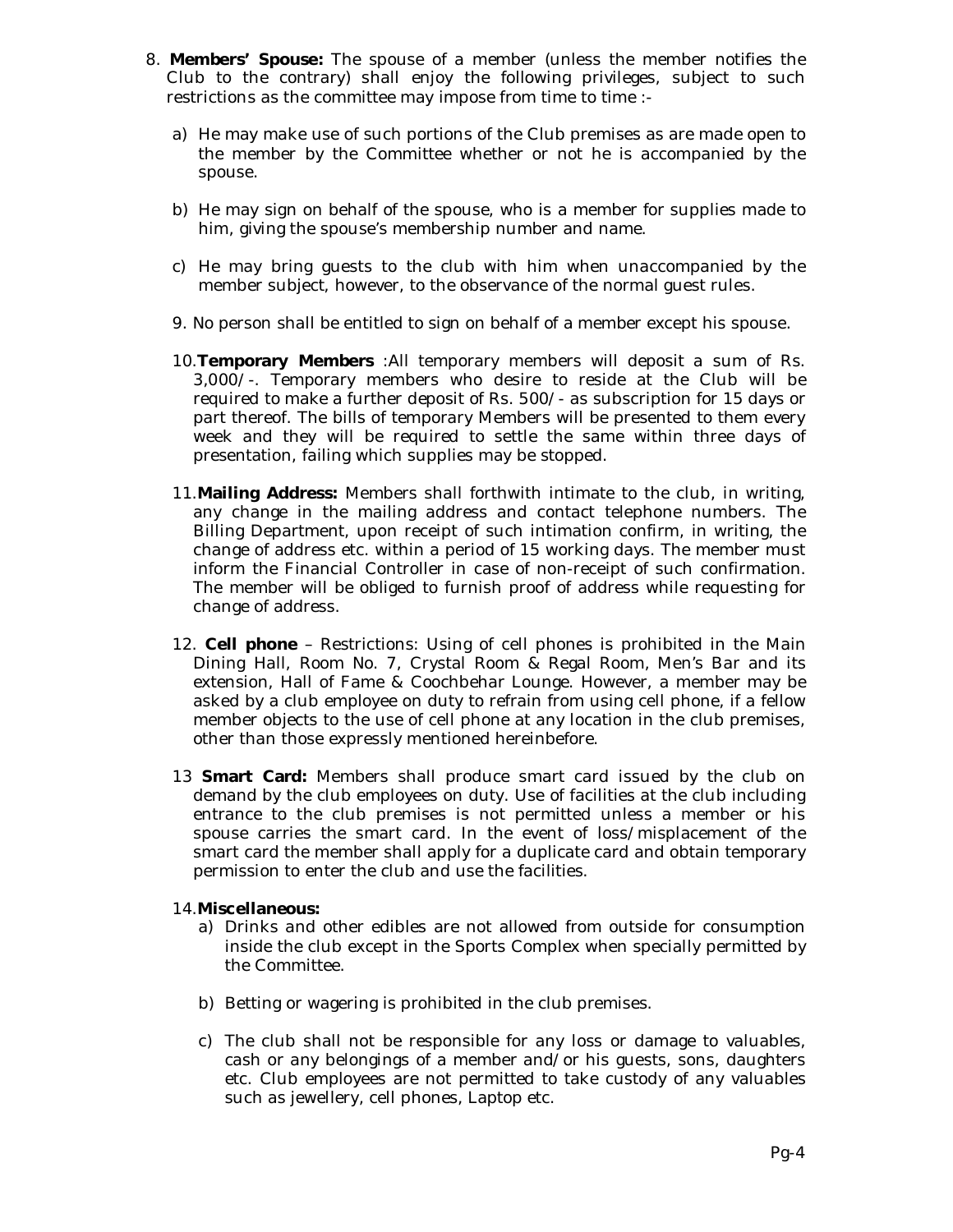- d) No Member or his guest shall give any money, present or gratuity to any member of the staff of the Club.
- e) Every Member shall conduct himself in a manner befitting the status and dignity of the Club.
- f) The club will not accept reservations of tables in any restaurants of the club for more than 12 (twelve) guests.
- g) Table reservations in restaurants can be done on first come first serve basis depending on availability of tables. Reserved tables will be released to other members on demand if the member who reserved the table does not show up after the lapse of 15 minutes after the appointed time.
- h) Bills for services provided at the restaurants will be raised only in the name of the member who had made the reservation. Bills for services rendered at different tables reserved by more than one member shall not be clubbed, even if agreed to, by a member.
- 15**. Misconduct:** Any member committing any of the following acts, will be deemed to be guilty of misconduct for which appropriate action as provided in the Articles of Association of the club, may be taken:
	- a. Threatening or misbehaving with any member, member's spouse, guests, sons/daughters or any employee of the club.
	- b. Slandering and/or using indecent or abusive language against a member, his spouse, sons/daughter or any employee of the club.
	- c. Indecent or indecorous behaviour within the Club premises.
	- d. Drunken or disorderly conduct.
	- e. Unauthorised removal of any property of the club.
	- f. Talking in loud voice causing disturbance to fellow members and guests.
	- g. Smoking cigarette, pipe and cigar etc in the non-smoking zones notified by the club.
	- h. Refusal to produce smart card when demanded by club employees on duty.
	- i. Dropping ash/cigarette butts on the floor of the club.
	- j. Singing & playing instruments, radio, other music systems including smart phones with features that can cause annoyance to fellow members.
	- k. Any other conduct which, in the opinion of the committee is likely to cause annoyance to members, interrupt the harmony of the club or affect the ambience and image of the club or endanger the stability of the club.
	- l. Parking of vehicles in the club while not using/visiting the club.
	- m. Tipping any employee of the club.